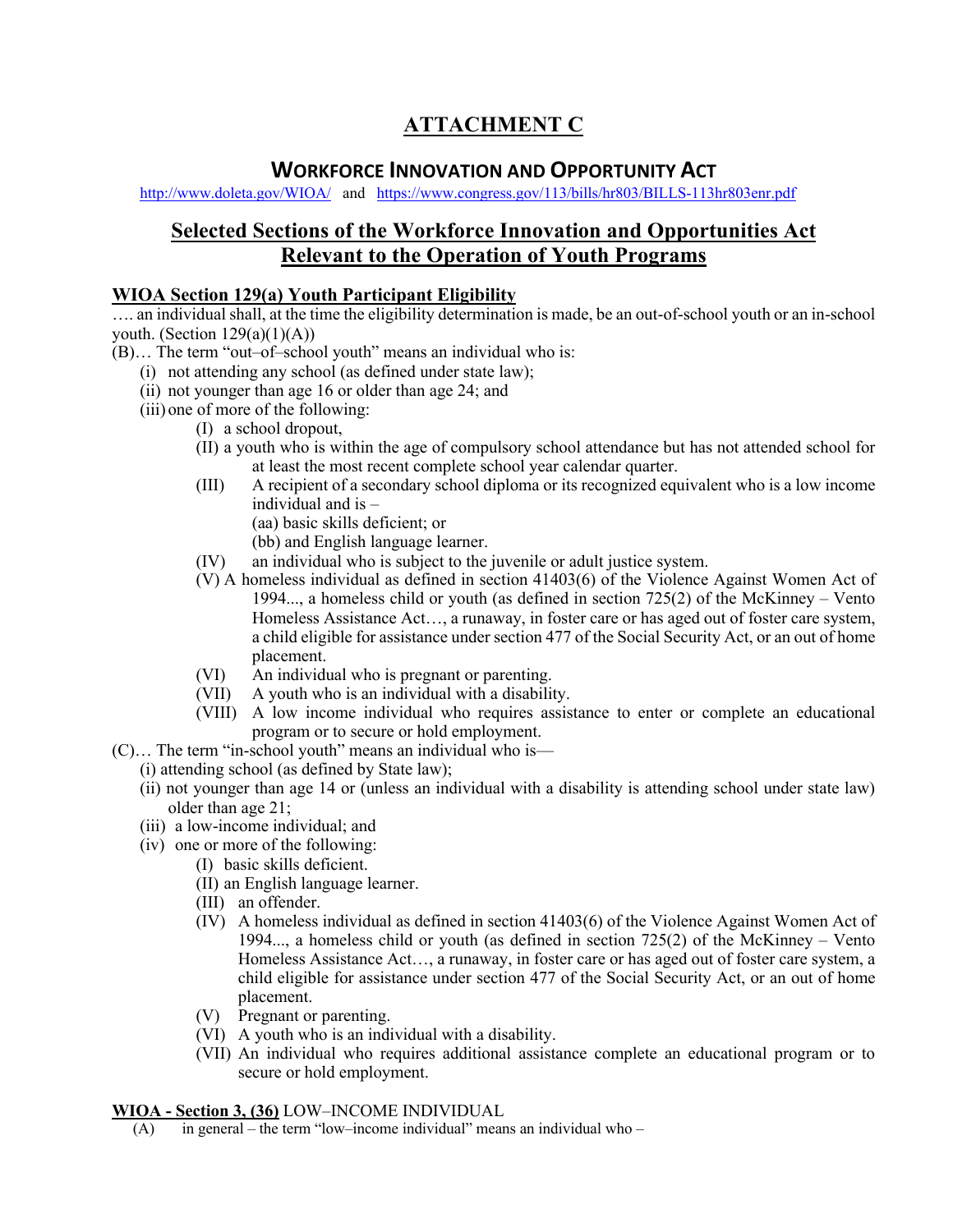- (i) receives, or in the past six months has received, or is a member of a family that is receiving, or in the past six months has received, assistance through the supplemental nutrition assistance program established under the Food and Nutrition Act of 2008… the program of block grants to states for temporary assistance for needy families program under part A of title IV of the Social Security Act…, or the supplemental security income program established under title XVI of the Social Security Act…, or State or local income based public assistance.
- (ii) is in a family with a total family income that does not exceed the higher of  $-$ 
	- (I) the poverty line: or
	- (II) 70% of the lower living standard income level;
- (iii) A homeless individual as defined in section 41403(6) of the Violence Against Women Act of 1994..., a homeless child or youth (as defined in section 725(2) of the McKinney – Vento Homeless Assistance Act…,
- (iv) receives or is eligible to receive a free or reduced price lunch under the Richard B. Russell National School Lunch Act…
- (v) Is a foster child on behalf of whom State or local government payments are made; or
- (vi) is an individual with a disability is on income meets the income requirements of clause (ii), but who is a member of a family whose income does not meet this requirement.

#### **WIOA Section 129(c) Local Elements and Requirements (This section is not quoted from the Act)**

In accordance with the Workforce Innovation and Opportunity Act of 2014 and its regulations the Mountain Area Workforce Development Board, an agency of Land-of-Sky Regional Council, seeks to fund programs to serve eligible "out-of-school youth" residing in the Mountain Local Area by providing:

- objective assessments of academic skill levels, technical or occupational skill levels, and the service needs of each participant...; (Section  $129(c)(1)(A)$ )
- service strategies for each participant that are linked to one or more of the indicators of performance and that shall identify career pathways, education and employment goals (and as appropriate nontraditional employment), appropriate achievement objectives and appropriate services taking into account the assessments previously conducted, (Section  $129(c)(1)(B)$ );

Indicators of Performance

- o The percentage of program participants who are in education or training activities, or in unsubsidized employment, during the second quarter after exit; (Sec.  $116(b)(2)(A)(ii)(I)$ )
- o The percentage of program participants who are in education or training activities, or in unsubsidized employment, during the fourth quarter after exit; (Sec.  $116(b)(2)(A)(ii)(II)$ )
- o The median earnings of program participants who are in unsubsidized employment during the second quarter after exit from the program;  $(Sec.116(b)(2)(A)(i)(III))$
- o The percentage of program participants who obtain a recognized postsecondary credential, or a secondary school diploma or its recognized equivalent, during participation in or one year after exit from the program;  $(Sec.116(b)(2)(A)(i)(IV))$
- o The percentage of program participants who, during a program year, are in an education or training program that leads to a recognized postsecondary credential or employment and who are achieving measurable skill gains toward such credential or employment;  $(Sec.116(b)(2)(A)(i)(V));$
- activities leading to the attainment of a secondary school diploma or its recognized equivalent, or a recognized postsecondary credential;
- preparation for postsecondary educational and training opportunities;
- strong linkages between academic instruction and occupational education that lead to the attainment of recognized postsecondary credentials;
- preparation for unsubsidized employment opportunities in appropriate cases;
- effective connections with employers in in-demand industry sectors and occupations. (Section  $129(c)(1)(C))$

#### **WIOA Section 129(c)(2) - Program Elements (This section is not quoted from the Act)**

In order to support the attainment of a secondary school diploma or its recognized equivalent, entry into postsecondary education, and career readiness for participants, youth program shall provide elements consisting of: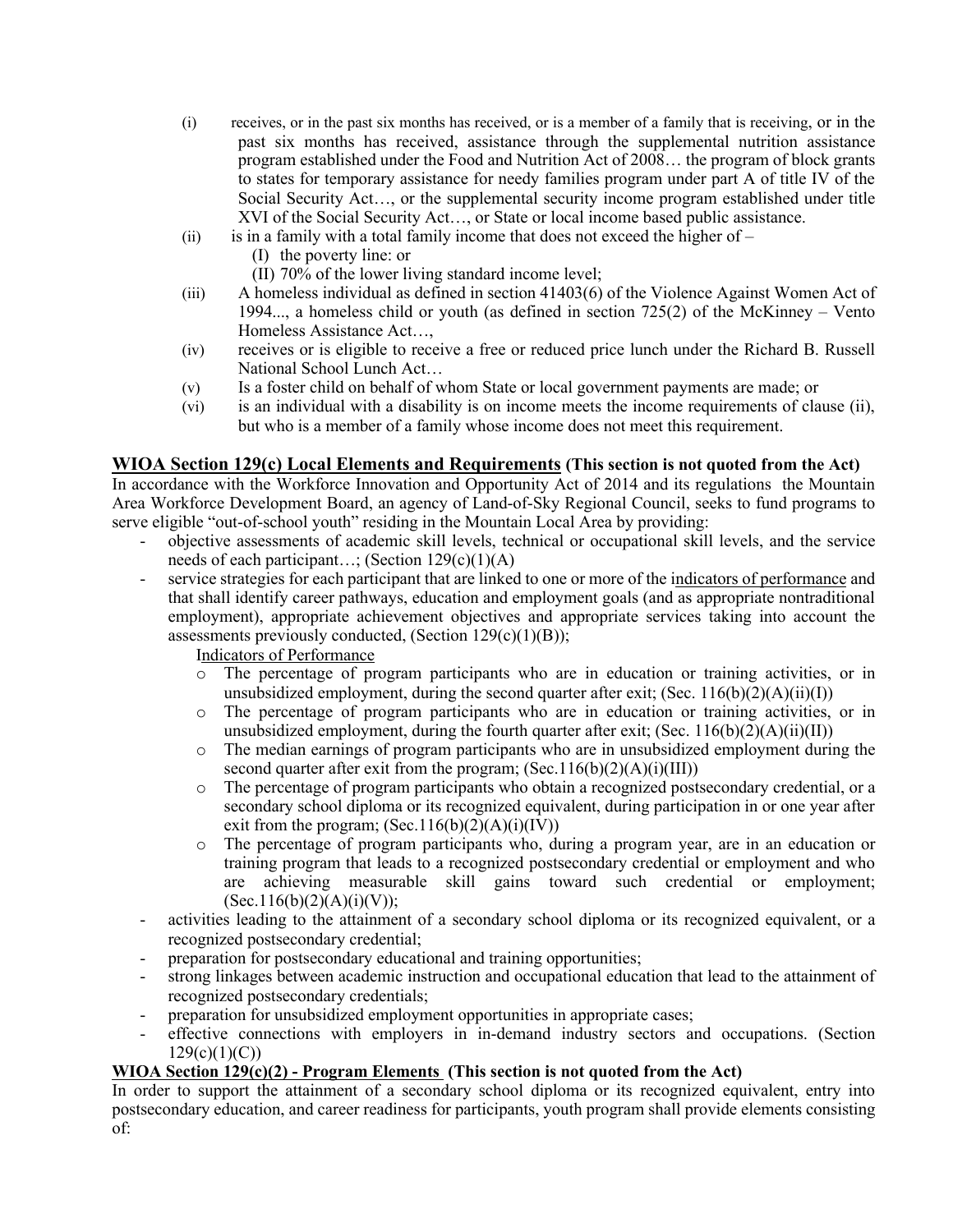- A- tutoring, study skills training, and instruction, and evidence-based dropout prevention and recovery strategies that lead to the completion of requirements for a secondary school diploma or its recognized equivalent (including a recognized certificate of attendance or similar document for individuals with disabilities) or for a recognized postsecondary credential;
- B- alternative secondary school services, or dropout recovery services as appropriate;
- C- paid and unpaid work experiences that have as a component academic and occupational education, which may include –

1. summer employment opportunities and other employment opportunities available throughout the school year;

- 2. pre-apprenticeship programs;
- 3. internships and job shadowing; and
- 4. on-the-job training opportunities;
- D- occupational skill training, which shall include priority consideration for training programs that lead to recognized postsecondary credentials that are aligned with in-demand industry sectors or occupations in the local area…;
- E- Education offered concurrently with and in the same context as workforce preparation activities and training for a specific occupation or occupational cluster;
- F- leadership development opportunities, which may include community service and peer centered activities encouraging responsibility and other positive social and civic behaviors as appropriate;
- G- supportive services;
- H- adult mentoring for the period of participation and a subsequent period, for a total of not less than 12 months;
- I- follow-up services for not less than 12 months after the completion of participation as appropriate;
- J- comprehensive guidance and counseling which may include drug and alcohol abuse counseling and referral as appropriate;
- K- financial literacy education;
- L- entrepreneurial skills training;
- M- services that provide labor market and employment information about in demand industry sectors or occupations available in the local area, such as career awareness, career counseling, and career exploration services; and
- N- activities that help youth prepare for an transition to postsecondary education and training.

**Note:** Program providers are not required to provide each "element" listed above to each client. To the extent practical these elements should be provided, as appropriate, to youth participants while helping them achieve their identified skill development objectives and career goals. Many of these elements can be provided by other organizations in the community without cost to the program.

### **WIOA Section 129(c)(3) – Additional Requirements**

- A- Each local board shall ensure that each participant shall be provided:
	- 1. information on the full array of services that are available through the local board or other eligible providers or one-stop partners….
	- 2. Referral to appropriate training and educational programs that have the capacity to serve the participant either on a sequential or concurrent basis.
- B- Providers of youth workforce investment activities shall ensure that applicants who cannot be served shall be referred to appropriate programs to meet their basic skills and training needs.
- C- The local board shall ensure that parents, participants and other members of the community with experience providing youth services are involved in the design and implementation of the programs.

#### WIOA - Section 116 – Performance Accountability System

Sec.  $116(b)(2)(A)(ii)$  Primary Indicators for Eligible Youth – the primary indicators of performance for the youth program authorized under Chapter 2 Subtitle B shall consist of –

(I) the percentage of program participants who are in education or training activities, or in unsubsidized employment, during the second quarter after exit from the program;